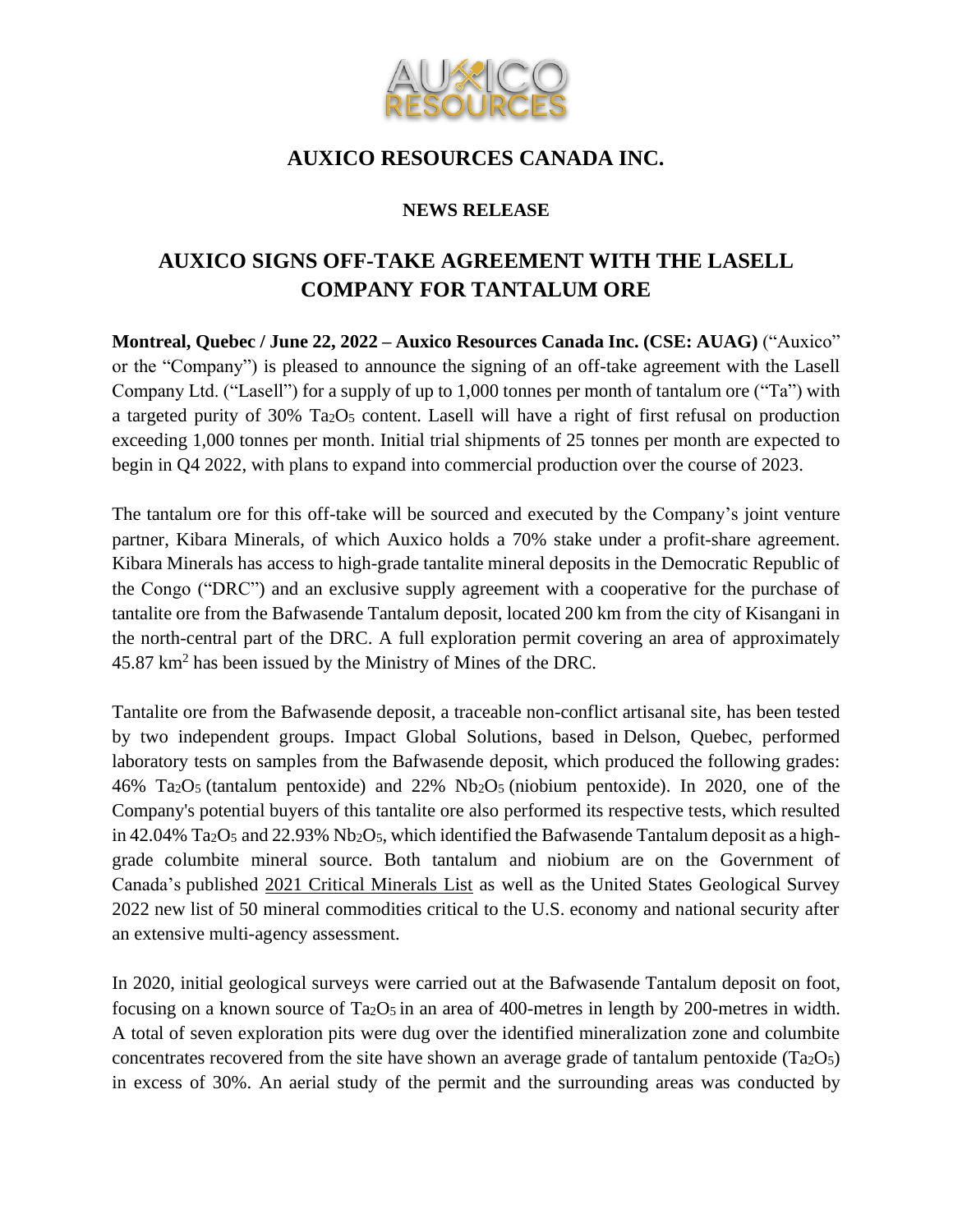

JAPOSAT in March 2021 which reconfirmed the initial mineralization and has identified three additional areas of interest within the same basin.

## **Terms of the Agreement**

The pricing will be based on the Asian Metal Index or a similar industry benchmark, with delivery on CIF terms. The initial term of the agreement will be 10 years, automatically renewing for a second term of 10 years subject to mutual agreement.

Recently, the market price of tantalum concentrates at  $30\%$  Ta<sub>2</sub>O<sub>5</sub> was approximately US\$107,000 per metric tonne (data sourced from ISE).

#### **Lasell Company Ltd.**

Lasell Company Ltd. is a globally diversified investor-operator founded in Thailand in 2007. Lasell specializes in the natural resources industry and has recently diversified into commercial real estate. In 2007, Lasell started to trade minerals by collecting and recycling a range of rare metals such as tungsten, nickel, cobalt, titanium, and some rare-earth elements. Since 2007, Lasell has grown from just trading minerals and now operates two processing plants in Thailand. With the upcoming off-take agreement for  $Ta2O<sub>5</sub>$  from the DRC, Lasell intends to dedicate one plant entirely to tantalum processing, using their engineering expertise to produce high-grade tantalum concentrates.

#### **About Auxico Resources Canada Inc.**

Auxico Resources Canada Inc. ("Auxico" or the "Company") is a Canadian company that was founded in 2014 and based in Montreal. Auxico is engaged in the acquisition, exploration and development of mineral properties in Colombia, Brazil, Mexico, Bolivia and the Democratic Republic of the Congo.

Additional information on Auxico can be found on the Company's website (www.auxicoresources.com) or on SEDAR (www.sedar.com) under "Auxico Resources Canada Inc."

## **Qualified Person**

This news release was reviewed and approved by Joel Scodnick, P.Geo., an independent consultant to Auxico, in his capacity as a Qualified Person ("QP"), as defined by National Instrument 43-101. Although the results of the samples were tested by two independent laboratories and returned high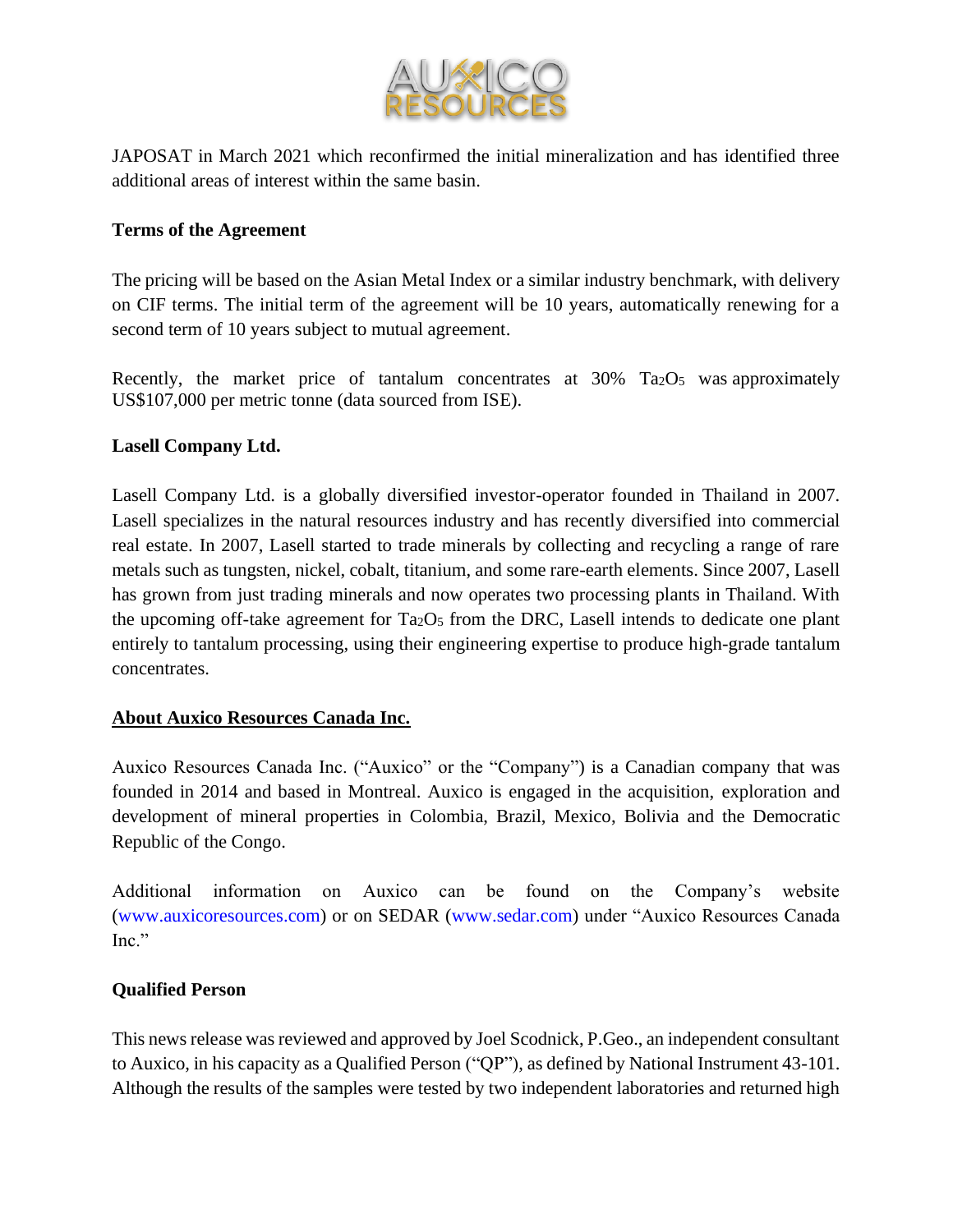

grade values in tantalum and niobium, the QP cautions the reader to be aware that there is no chain of custody on the samples since they were not selected by the QP, nor has the QP visited the site.

### **ON BEHALF OF THE BOARD OF DIRECTORS**

« signed » « signed »

Pierre Gauthier Mark Billings [pg@auxicoresources.com](mailto:pg@auxicoresources.com) [mb@auxicoresources.com](mailto:mb@auxicoresources.com) Cell: +1 514 299 0881 Cell: +1 514 296 1641

CEO, Auxico Resources Canada Inc. President, Auxico Resources Canada Inc.

*The Canadian Securities Exchange (CSE) has not reviewed and does not accept responsibility for the adequacy or the accuracy of the contents of this release.*

#### **Cautionary Note Regarding Forward-Looking Statements**

*The CSE has neither approved nor disapproved the contents of this press release. Neither the CSE nor its Regulation Services Provider (as that term is defined in the policies of the CSE) accepts responsibility for the adequacy or accuracy of this press release.* 

*This press release contains statements that constitute "forward-statements." Such forward looking statements involve known and unknown risks, uncertainties and other factors that may cause the Company's actual results, performance or achievements, or developments to differ materially from the anticipated results, performance or achievements expressed or implied by such forwardlooking statements.* 

*Although the Company believes, in light of the experience of its officers and directors, current conditions and expected future developments and other factors that have been considered appropriate that the expectations reflected in this forward-looking information are reasonable, undue reliance should not be placed on them because the Company can give no assurance that they will prove to be correct. When used in this press release, the words "estimate", "project", "belief", "anticipate", "intend", "expect", "plan", "predict", "may" or "should" and the negative of these words or such variations thereon or comparable terminology are intended to identify forward-looking statements and information. The forward-looking statements and information in this press release include information relating to the planned studies, drill program and the development of the Massangana Project, its sampling program, indications and other mining projects and prospects thereof, related to the Company's operations in Brazil, Colombia, Bolivia and/or Democratic Republic of Congo. Such statements and information reflect the current*